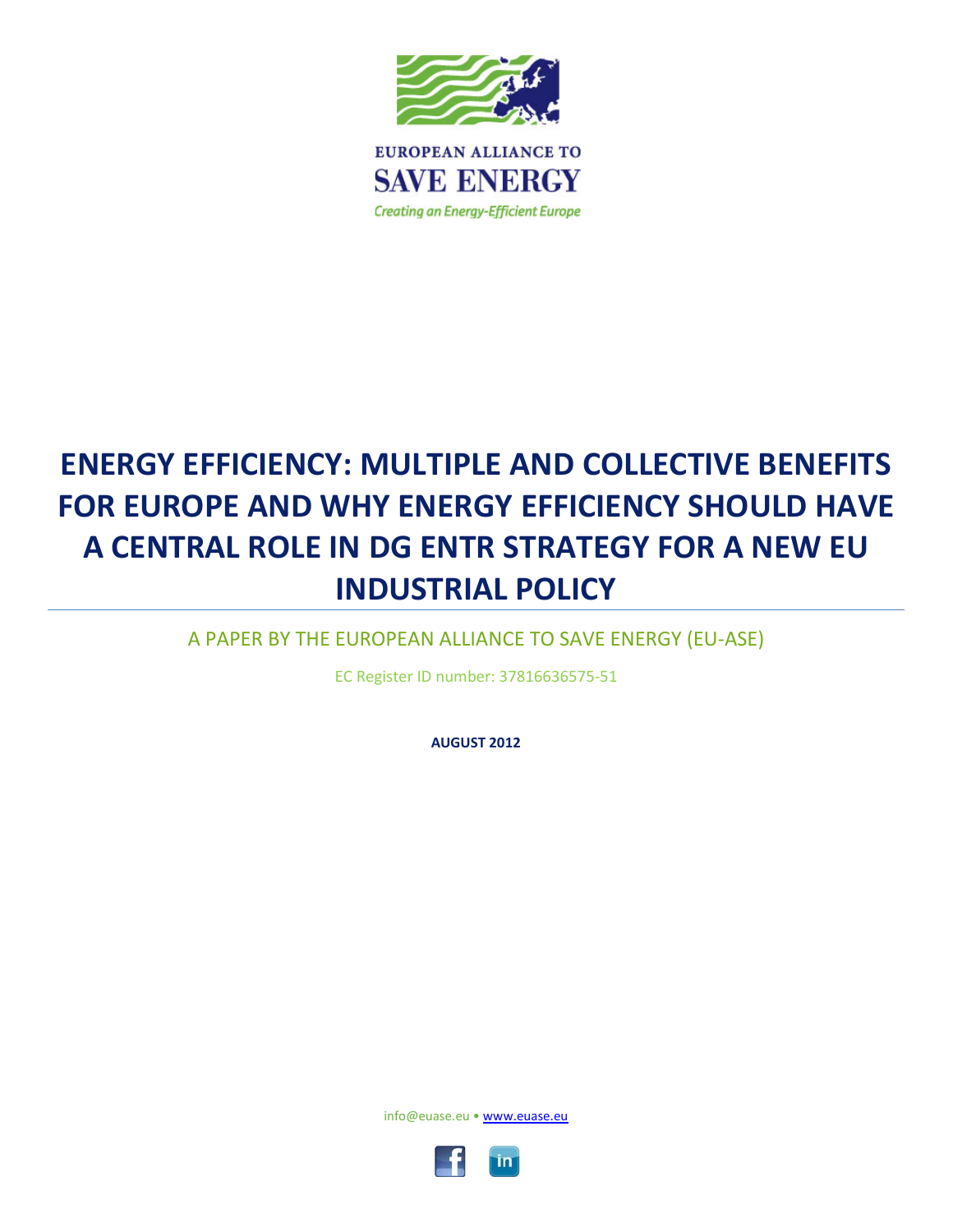### **Introduction**

This document provides an overview of the multiple benefits of an energy efficient Europe.

The objective is to draw attention to:

• the economic, environmental and social potential of a European energy efficiency market

and to provide a multi-stakeholder contribution of vision and ideas for:

• the ongoing development of DG ENTR Communication on a new industrial policy for Europe

The paper is presented in four sections aimed at answering the following questions:

- 1. What are the multiple and collective benefits that would result from a boost to the European energy efficiency market?
- 2. What are the main barriers to the development of a European energy efficiency market?
- 3. What are the tools which would solve these problems?
- 4. What are the financial resources available for ambitious energy efficiency projects in the EU?

This paper has been drafted by the European Alliance to Save Energy (EU-ASE) with the support of NGOs and other European stakeholders.

\* \* \*

The European Alliance to Save Energy (EU-ASE) was established at the United Nations Climate Change Conference in December 2010 in response to the urgent need for stronger action on energy efficiency in Europe. Our members are some of Europe's leading multinational companies, a prominent cross- party group of European politicians and energy efficiency campaigners from across Europe. EU-ASE members include 1E, Danfoss, Knauf Insulation, Philips Lighting, Schneider Electric, Siemens, Kyoto Club, the European Climate Foundation and 6 Members of the European Parliament. Industrial members employ over 115.000 people across Europe and have operations in the 27 member states of the European Union.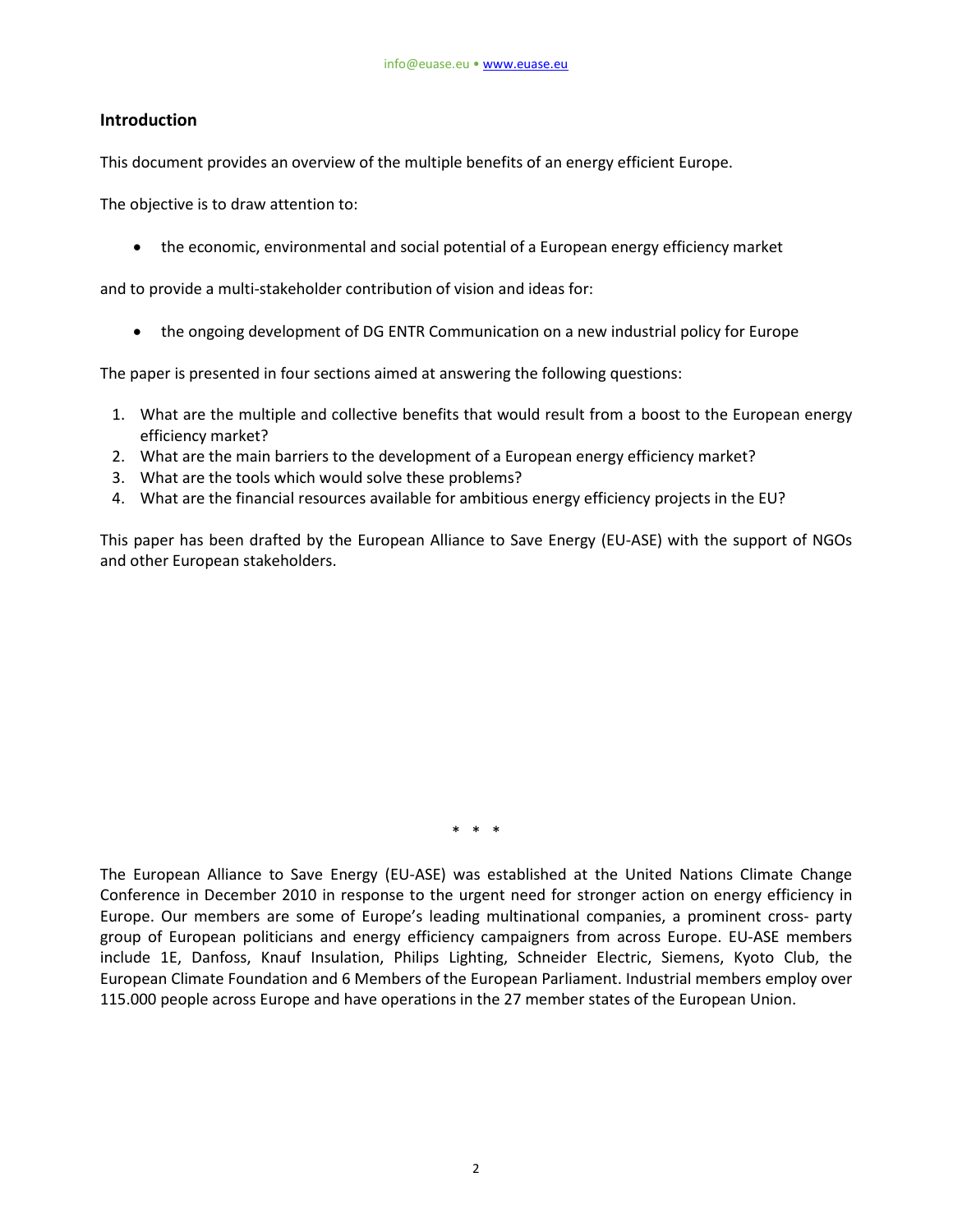## **1. What are the multiple and collective benefits that would result from a boost to the European energy efficiency market?**

The impact of energy efficiency is not solely limited to reduction in energy usage. Energy efficiency generates multiple benefits for various stakeholders in society, with relevant implications for long-term economic development. These benefits include:



• *SUSTAINABLE GROWTH* 

The EU has a predominant market share in the segment of energy efficiency. An HSBC 2009 estimate for geographical segmentation is: EU (27%), China (23%) and US (20%).

With the right political, regulatory and financial framework, Europe could retain its leadership role and almost double its energy efficiency market to €300 billion by 2020 . This market would encompass building, industrial and transport high-skilled energy efficiency technology development and advice as well as bluecollar installation and renovation work, for which the EU market is almost completely covered by European SMEs.

• *JOB CREATION*

Making Europe energy efficient will create employment opportunities for both white and blue collar workers and most of the jobs created will be impossible to offshore.

Across all sectors just over 1,000 full-time direct jobs could be created for each million ton of oil equivalent (Mtoe) saved as a result of energy efficiency measures and/or investments.

In real terms this means that if the EU reaches its 20% by 2020 energy savings target, it could generate 728,000 direct, full time jobs over the period to 2020.

Other studies suggest that market schemes, such as energy performance contracting, can ensure the creation of 14 jobs for every €1 million invested.

• *INDUSTRIAL LEADERSHIP, PRODUCTIVITY AND COMPETITIVENESS* 

Energy efficiency measures reduce resource use and pollution, improve production and capacity utilisation and reduce maintenance. The excessive use of energy brings additional costs to the price of the products and energy bills. Some industry sectors, with the right technology and support, could make energy savings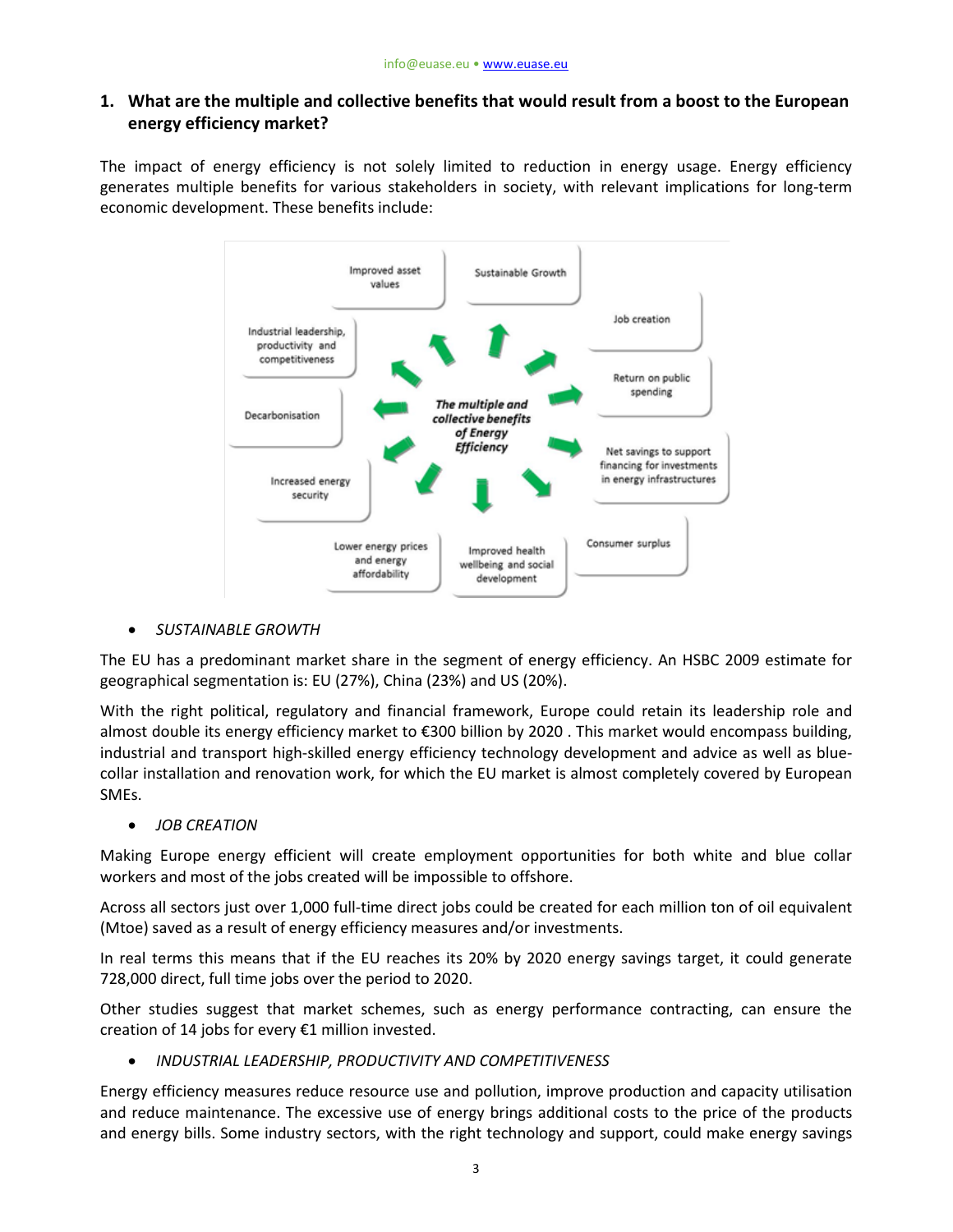of around 20%. By changing certain production processes, energy savings of 30% and even up to 65% can be obtained . Lower energy prices will also benefit industrial consumers.

Europe is a global leader in developing low carbon solutions in a wide range of sectors (e.g. energy efficiency technologies and services, energy management system). If Europe is able to maintain a leading position in clean technology, increased exports could contribute about €25 billion per year to GDP in this first decade, similar to the contribution of about 10 of the largest European technology providers .

### • *RETURN ON PUBLIC SPENDING*

The German KfW Bankengruppe (a public German Bank) is a very good and recent example of the potential and substantial returns offered by public spending on energy efficiency.

A 2011 research by Kfw shows that for every €1 of public funds spent on its Energy-Efficient Construction and Refurbishment programme in Germany in 2010, the Federal Government received €5 in tax revenue. In total, the programme produced €5.4 billion in direct tax revenue from companies and employees in 2010. Additionally, the 340,000 jobs created by the programme in the same year reduced government spending on unemployment welfare payments, saving €1.8 billion in 2010.

KfW Bankengruppe's Energy-Efficient Construction and Refurbishment programme offered €8.9 billion in promotional loans, which crowded-in further private sector investments worth €21.5 billion in 2010. The programme achieved returns of 12.5 percent on investment, which enabled KfW Bankengruppe to offer 1 percent subsidies on their loan interest rates.

### • *NET SAVINGS TO SUPPORT FINANCING FOR INVESTMENTS IN ENERGY INFRASTRUCTURES*

The EU will struggle to meet its goals on renewable energy, greenhouse gas emission reductions and security of supply without significant investment in cross-border electricity interconnections and upgrades to national networks. A large part of these investments will have to come from government coffers at a time of budgetary pressure.

Through energy efficiency measures, using existing technologies, the EU could free up a significant part of the 100 billion euro in public action needed for investment in the energy infrastructures of European interest in the next 10 years. Reducing Europe's energy demand would free up billions of euros needed to reinvest back into modernising Europe's energy infrastructure. For example in Europe, the direct savings that could be reaped through a deep implementation of lighting technologies could reach 28 billion euro per year. In addition these energy efficiency improvements could reduce power generation requirements (equivalent to 141 fewer power plants). This means savings due to avoided investment of approximately 300 billion euro - an important relief for public budgets.

Looking at the entire energy value chain, the benefit of decarbonized pathways (through a strong focus on energy efficiency and a higher share of renewable energy) is equivalent to a lower total energy cost of €350 billion per year by 2050 or €1,500 per year per household. Smarter usage of energy will help to free part of the huge investment needed at generation level through a combination of technologies, market programmes (e.g. demand response programmes), consumer engagement (enabling consumers to store and better manage their energy consumption) and smarter investment in energy grids (e.g. network distribution). Similarly, demand response alone could achieve 25-50% of the EU's 2020 targets for energy efficiency gains and CO2 emissions reduction as well as pre-empting the need for the equivalent of 150 medium- size thermal plants in the EU.

#### • *CONSUMERS SURPLUS*

Less energy consumption means lower energy bills for individuals and firms. Meeting the EU's 20% energy saving target will reduce net energy costs by over €200 billion per year or €1000 per household. In turn, this means more disposable income for recycling back into the economy.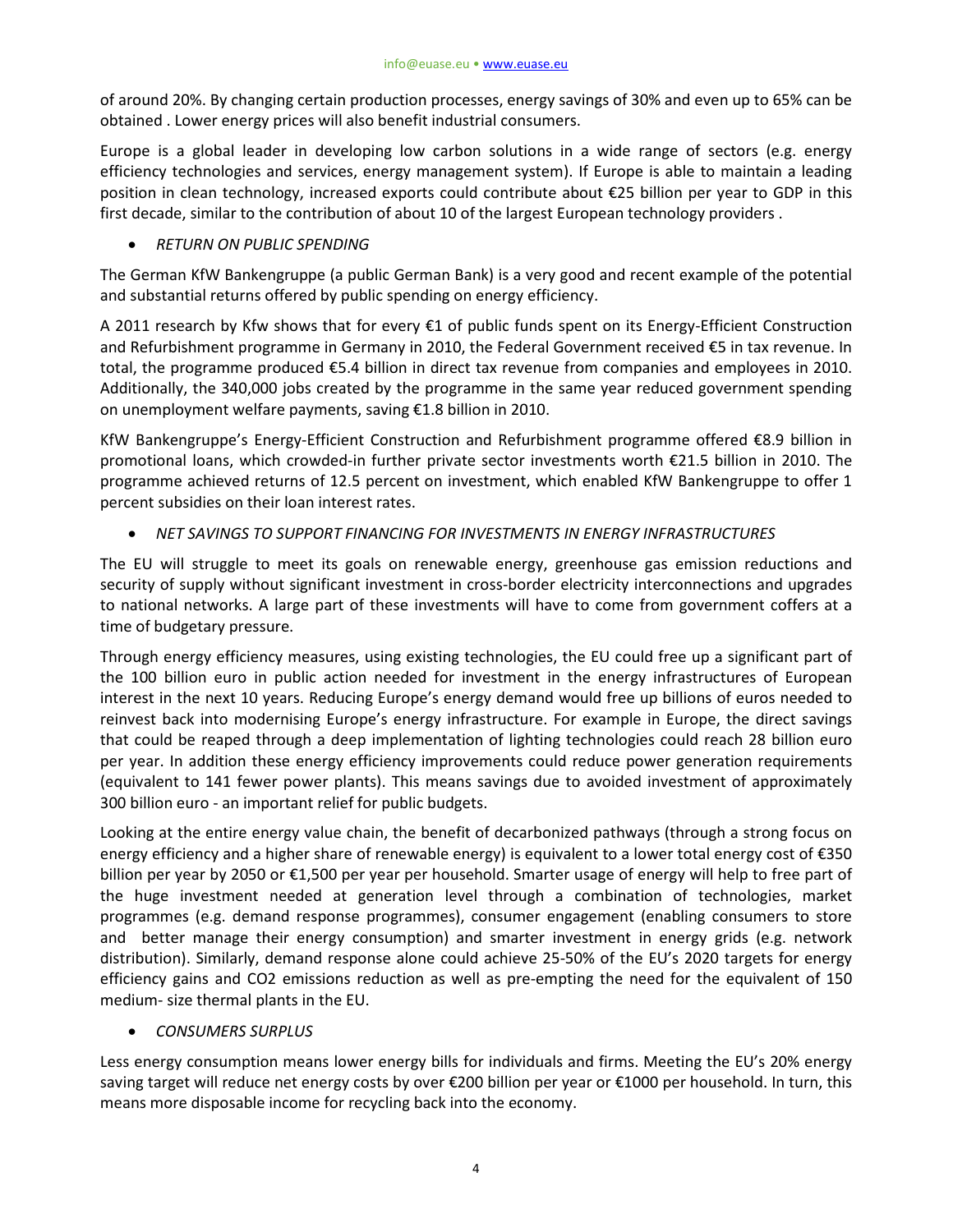• *IMPROVED HEALTH, WELLBEING AND SOCIAL DEVELOPMENT*

Making Europe energy efficient will involve transforming for the better the places that we live and work (e.g. as a result of improved heating and cooling and air quality in buildings and of energy efficient lighting solutions applied in offices, schools, homes and hospitals) and the ways we get around (e.g. as a result of more efficient transport systems).

Energy efficiency reduces the operation of fossil fuel-based power plants and therefore lowers SO2, NOx, particulates, HG, and CO2 emissions and, according to the European Commission, for every €1 invested on energy efficiency, €0.42 are saved in health expenses .

• *LOWER ENERGY PRICES AND ENERGY AFFORDABILITY* 

Lower energy demand means a lower energy price for businesses and consumers: the price of electricity is determined by the most expensive power plants on the grid: reduced demand means these most expensive plants are taken off and electricity prices fall (known as the 'merit order effect').

With the right regulatory policies, this will contribute to fight fuel poverty that affects all EU Member States. Indeed, nearly 1 in 10 Europeans is unable to keep its home adequately warm.

• *INCREASED ENERGY SECURITY*

The EU spent €573 billion on energy imports in 2011. Due to rising energy prices and an over-reliance on imports, the EU-Russia trade deficit has increased by €20billion in 2011 to a total of €77bn and is bound to further increase if consumption does not significantly decrease. Lower energy use and resultant greater self-sufficiency in this regard will also help shelter European citizens and businesses from fluctuating and generally increasing global energy prices.

In addition by reducing our energy imports, we would have the potential to save billions of euros which could be channelled out of unnecessary investments in external supplies of energy and back into our economies.

#### • *DECARBONISATION*

Reducing energy use is the backbone of any effective climate strategy. Reaching the 20% EU energy savings target has the potential to cut emissions by almost 800 million tons a year, around 1/5 of current emissions. Analysis from the Commission shows that meeting the 20% energy savings target is crucial if the EU is to increase its 2020 emissions reduction target, which is currently too low to put the EU on course to keep global warming below 2 degrees compared to the pre-industrial period.

• *IMPROVED ASSET VALUES*

Investors are willing to pay a sales premium and tenants a rental premium for property with better energy performance, particularly commercial.

Indeed, research shows that there is a premium associated with properties that demonstrate high levels of energy efficiency, with a 2.8% higher transaction price for properties with an A, B, or C certificate.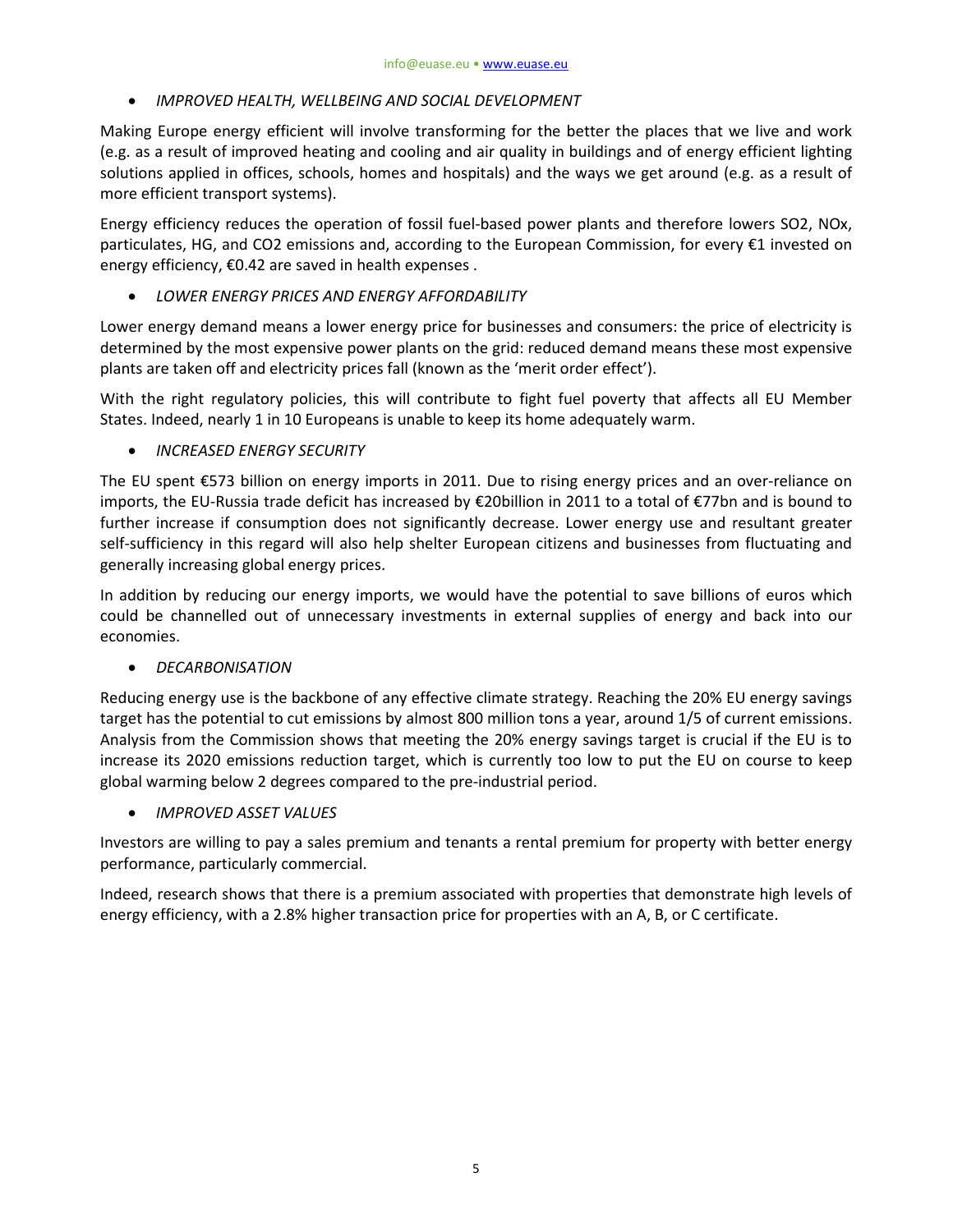## **2. What are the main barriers to the development of a European energy efficiency market?**

The lack of a certain and long-term EU regulatory framework and binding targets for energy efficiency is hindering the development of a European energy efficient market – a market where EU businesses can invest, grow and retain their technological leadership.

In order to address the European energy efficiency market failures such as split (principal-agent) incentives, harmful subsidies, regulated prices, negative incentives and internal market distortions, we need a comprehensive and long term framework which allows existing technologies to improve the way energy is consumed in cities, buildings, manufactures and in the grid.

The private sector is poised to invest in energy efficiency and provide the necessary capital to leverage public sector finance, but many investors are waiting in the side-lines and until they see a strong political mandate to give them the long term stability and certainty they need, they will remain unwilling to take the risk - or worse they will choose to invest in other markets.

Political leadership for a comprehensive framework on energy efficiency will also facilitate access to capital to those actors ready to implement energy saving projects.

## **3. What are the tools which would solve these problems?**

The forthcoming Communication on a new industrial policy for Europe should send a strong political signal to Europe's energy efficiency industries by further recognizing the value and the multiple and collective benefits that a European energy efficient industry brings to:

- our economies (economic growth, job creation, enhanced industrial competitiveness, return on public spending, reduced investment in energy infrastructures)
- the environment (decarbonisation)
- and our societies (consumer surplus, energy security, low energy prices, net savings, energy affordability and eradication of energy poverty, improved health and wellbeing, improved energy security)

In parallel, the Communication needs to set precedence and show coherence and commitment to supporting the energy efficiency industry to deliver the EU's existing commitments and legislation on energy efficiency. This includes the new Energy Efficiency Directive and the Energy Performance of Buildings Directive.

#### **4. What are the financial resources available for ambitious energy efficiency projects in the EU?**

Difficulty in finding financial resources is the issue that consistently hampers the uptake of energy efficient technologies and solutions in Europe. And a lack of upfront capital, heightened by the economic crisis and cuts in public spending, is the main argument used by national, regional and local governments for not doing more to promote energy efficiency. But this obstacle can be overcome.

A number of financial mechanisms already exist to help unlock public and private sector investments. However there is still a lack of understanding around their functioning and full potential and this is holding back their deployment on the necessary scale. With the right public support and the regulatory structures in Europe, these schemes could flourish.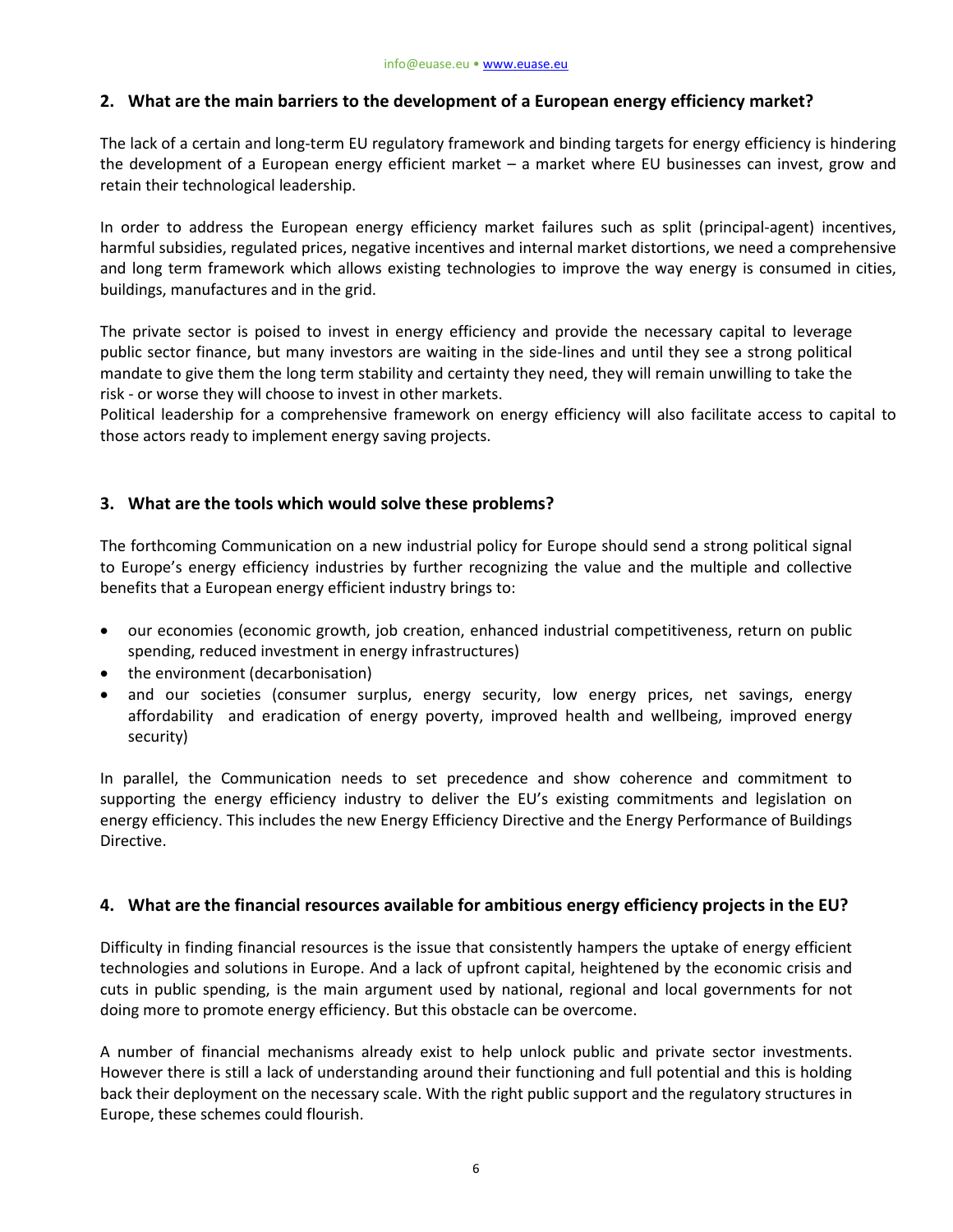The following sections highlight some of the main public (A) and private (B) schemes, resources and mechanisms available to finance energy efficiency projects.



## **A. PUBLIC FUNDING - FINANCIAL SUPPORT AT EU LEVEL[1](#page-0-0)**

A certain amount of government intervention is needed to enable the market, whether it is setting targets and rules and identifying the party accountable for achieving the target (EEOS), removing barriers to participation in the market (EPCs) and public funding to reduce the real or perceived risks (loan loss guarantees or buy down of interest rates).

This section provides a summary of public funding available and new funding streams currently under negotiation. With the right public support and the regulatory structures in Europe, these schemes could flourish.

#### • CURRENTLY AVAILABLE (2007-2013)

At EU level, financial support for energy efficiency is available from the EU budget as well as European public banks.

Through **cohesion policy** (under the current Multiannual Financial Framework), the European Regional Development Fund (ERDF) (€201 bn) and the Cohesion Fund (€70 bn) are both used to support energy efficiency measures. Of these funds, some €9.5 bn, representing about 3.5% of cohesion policy funding, have been allocated to investments in sustainable energy including energy efficiency. In the past, cohesion policy financed energy efficiency investments only in public and commercial buildings. Following an amendment of the ERDF Regulation in 2009, up to 4% of national ERDF allocations may now be used for energy efficiency improvements and renewable energy investments (that support social cohesion) in existing housing. By the end of 2010, 52% of the budget appropriations for energy efficiency under cohesion policy had been translated into selected projects – although with significant variation between Member States. This confirms that absorption is largely on track and that there is wide scope for EU assistance in this field in the next years.

 $1$  The section about financing energy efficiency is based on the European Commission non-paper on energy efficiency financing in the context of the energy efficiency directive (May 2012).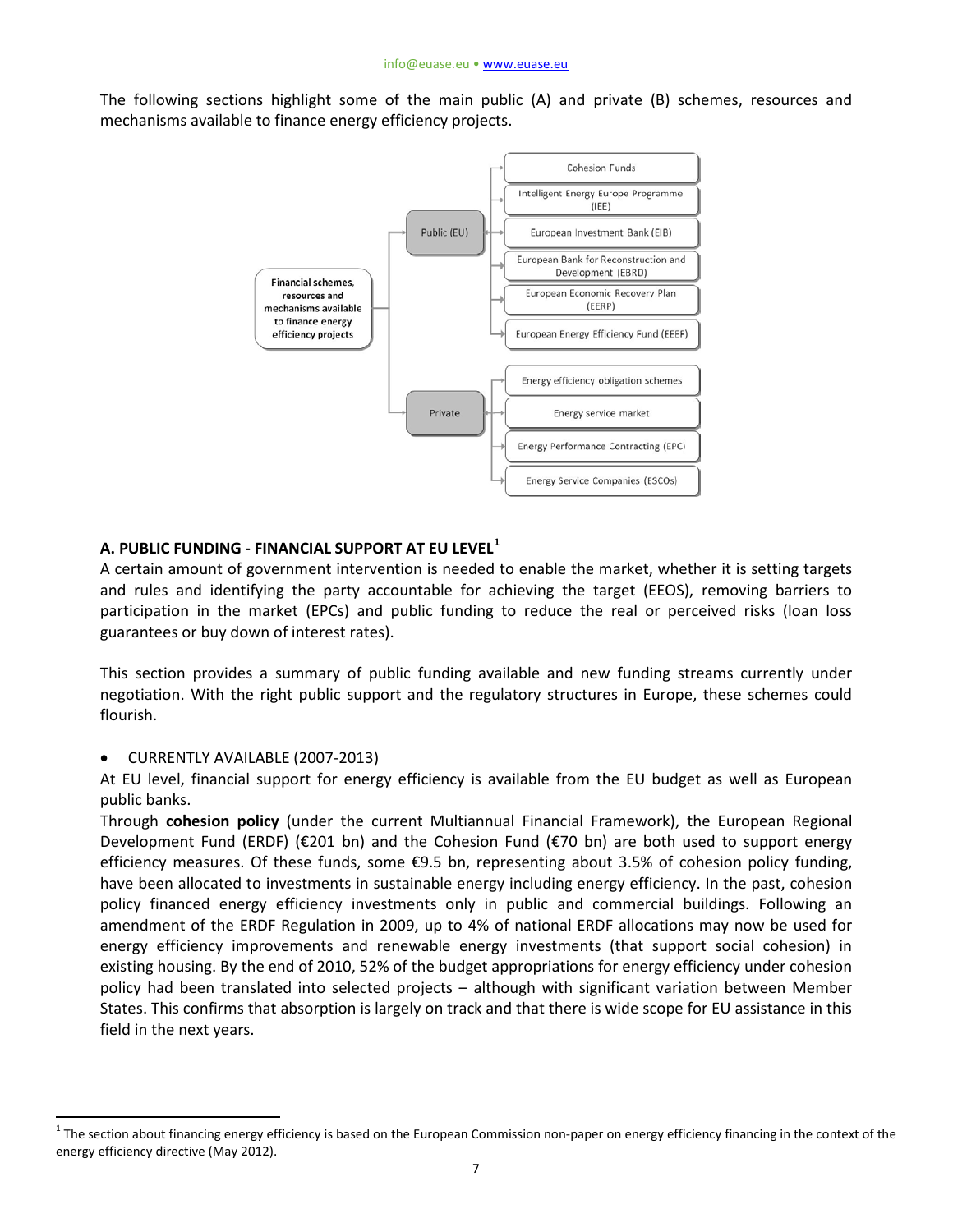The ERDF regulation also allows Member States to set up financial instruments with part of their allocation for SMEs (the JEREMIE initiative) and for energy efficiency, renewable energy and urban development (the JESSICA initiative):

- **JEREMIE**-type instruments have led to the establishment of 297 specific funds by Member States delivering equity, guarantee and loan funds for €7.4 bn of ERDF and national contributions (public and private).
- Under **JESSICA**, 11 Member states have moved part of their ERDF allocation into specific Urban Development Funds for a global amount of about €1.6 bn (of which 75% ERDF resources). So far, €106m has been committed to holding funds while a further €102m was directly committed to specific urban development funds implemented without a holding fund.

Financing for energy efficiency is also provided by the **Intelligent Energy Europe Programme** (IEE). In the current programing period it will provide about €0.75 bn for actions tackling market barriers, building capacity, implementing legislation and stimulating investments in energy efficiency, renewable energy and sustainable urban transport.

Public banks such as the **European Investment Bank** (EIB) and **European Bank for Reconstruction and Development** (EBRD) have been increasing their direct investment activity in the energy efficiency market in the last 5 years. To support local and regional authorities, technical assistance for the development of bankable projects (ELENA Facility) has been offered.

In addition, part of the **European Economic Recovery Plan** (€125m) has been invested (along with €140m from other investors) in a dedicated investment fund, the **European Energy Efficiency Fund**, which also makes technical assistance available. This fund is open to national, regional and local authorities as well as housing associations.

• UNDER NEGOTIATION FOR 2014-2020

The proposals for the **Multiannual Financial Framework (MFF) for 2014-2020** reflect the need to increase investment in energy efficiency and renewable energy. The Commission has proposed that 20% of the ERDF be earmarked for energy efficiency and renewable energy in more developed and transition regions and 6% in less-developed regions. This would result in an allocation of some €17 bn, almost doubling the current allocations. Moreover, contrary to the current period, no ceiling is proposed for energy-related investments in the housing sector.

Under the **Horizon 2020** programme the Commission proposes that €6.5 bn be allocated to energy research and innovation.